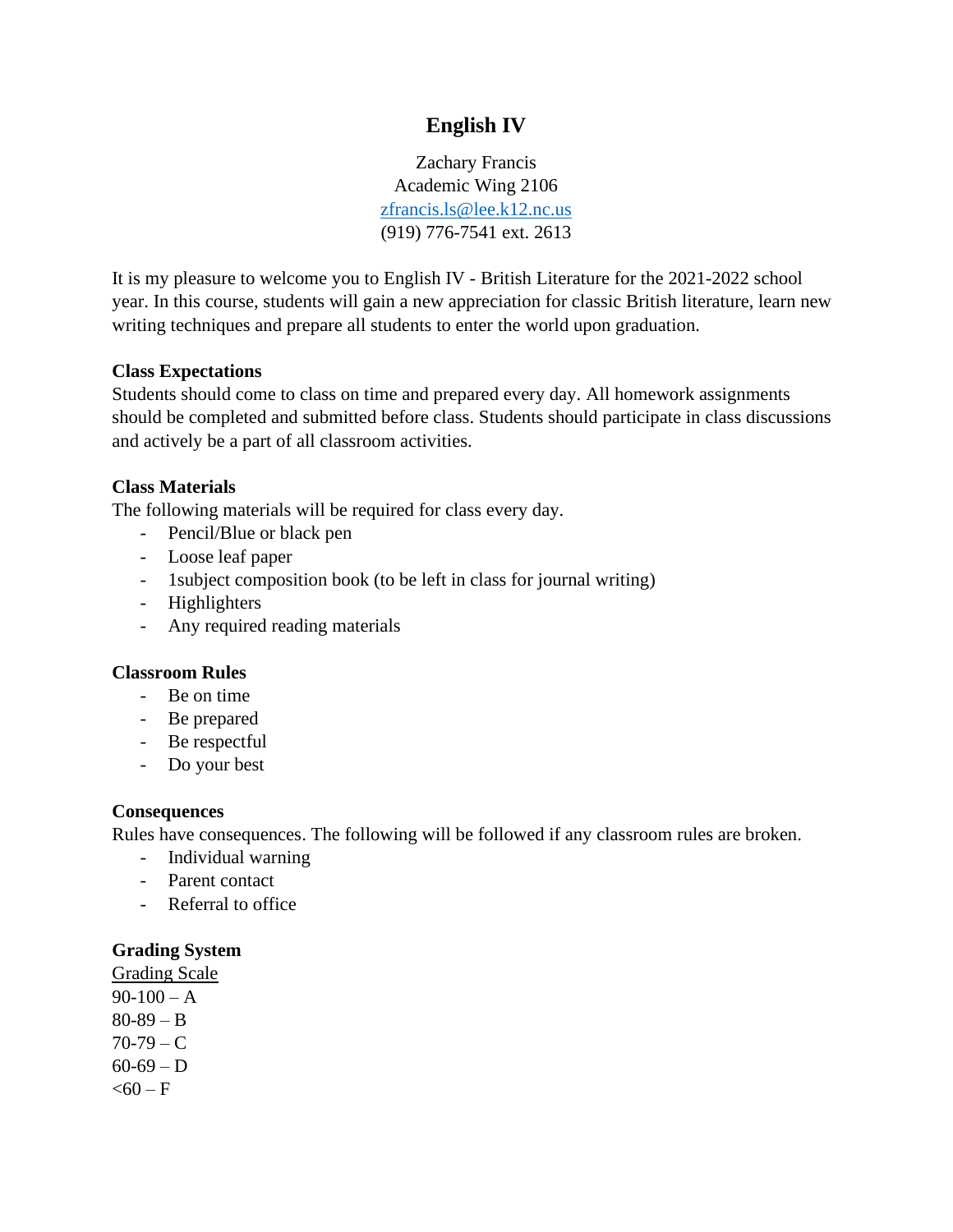## **Major Assignments – 40%**

- Tests
- Writing assignments
- Projects

## **Minor Assignment – 60%**

- Quizzes
- Homework
- Classwork
- Participation

## **Attendance policy**

Students are allowed to miss eight (8) days of class. If you miss more than eight days, you will fail the course, per school policy. In order to be counted present for the class, thus receiving credit for the day, students must be in class for 51% of the day, meaning you have to be in class for at least 46 minutes.

Excused absences must be approved by the front office with a note. Whatever the office decides, I have to use.

## **Tardiness**

Students are expected to be in class working when the tardy bell rings. This class is fast paced and we will have an assignment you should be working on when the bell rings every day. Don't be late or you will start behind before class gets started!

Per school policy, chronic tardiness results in the following discipline actions.

- $-4$  tardies  $=$  Parent contact
- $-5$  tardies  $=$  After school detention
	- o If you don't attend after school detention, you will receive a full day of ISS

# **Cell phones**

Lee County High School is implementing red, yellow and green zones for cell phone usage this year. These signs are posted throughout the school.

In this classroom, we are, for the most part, a red zone. I don't want to see a phone during class discussions, tests or during group work. However, while working independently, I will allow you to listen to music through headphones at an appropriate volume. If I ask you to put cell phones away, I don't want to see them. I also hold the right to take a phone that I believe is being a distraction.

In order to minimize the distraction, I have pockets at the back of the room to store your phone during class. While not required, it is strongly encouraged to put phones in the pockets before class.